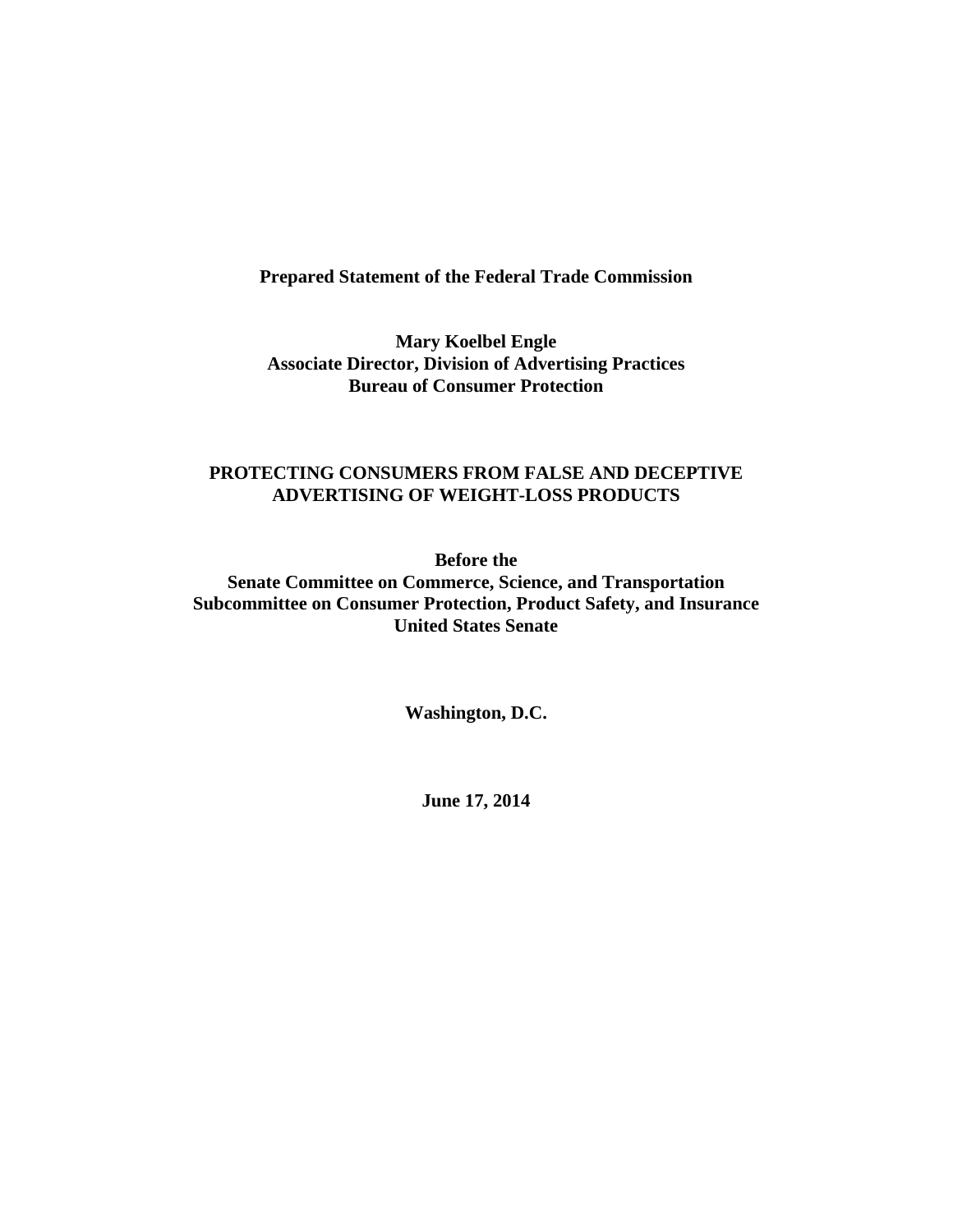### **I. Introduction**

Madame Chair and members of the Committee, I am Mary Engle, Associate Director for Advertising Practices at the Federal Trade Commission ("FTC" or "Commission"). I am pleased to have this opportunity to provide information concerning the Commission's efforts to combat fraudulent and deceptive claims for weight-loss products.<sup>1</sup>

As has been reported for years, the United States is facing an obesity epidemic. More than one-third of U.S. adults  $(34.9\%)$  are obese.<sup>2</sup> Combined with those who are overweight, the percentage skyrockets to nearly  $70\%$ <sup>3</sup>. Excess weight and obesity are major contributors to chronic diseases and present a serious public health challenge – the medical costs of obesity reached a staggering \$147 billion in 2008, and the estimated annual medical costs of obese persons are nearly \$1,500 higher than for those of normal weight.<sup>4</sup>

<sup>&</sup>lt;u>1</u>  $T<sup>1</sup>$  The written statement presents the views of the Federal Trade Commission. Oral testimony and responses to questions reflect my views and do not necessarily reflect the views of the Commission or any Commissioner.

<sup>2</sup> Cynthia Ogden, Margaret Carroll, "Prevalence of Childhood and Adult Obesity in the United States, 2011-2012," *Journal of American Medicine*, 311(8):806-814 (2014).

<sup>3</sup> "Weight Loss Services in the US Industry Market Research Report from IBISWorld Has Been Updated," IBISWorld (Jan. 14, 2014), *available at*  http://www.prweb.com/releases/2014/01/prweb11486414.htm; Cynthia Ogden, Margaret Carroll, "Prevalence of Overweight, Obesity, and Extreme Obesity Among Adults: United States, Trends 1960–1962 Through 2007–2008" (2010).

<sup>4</sup> Eric Finkelstein *et al*., "Annual Medical Spending Attributable To Obesity: Payer-And Service-Specific Estimates," *Health Affairs*, 28, no. 5 (2009):w822-w831 (Jul. 27, 2009), *available at* http://content.healthaffairs.org/content/28/5/w822.full.pdf+html.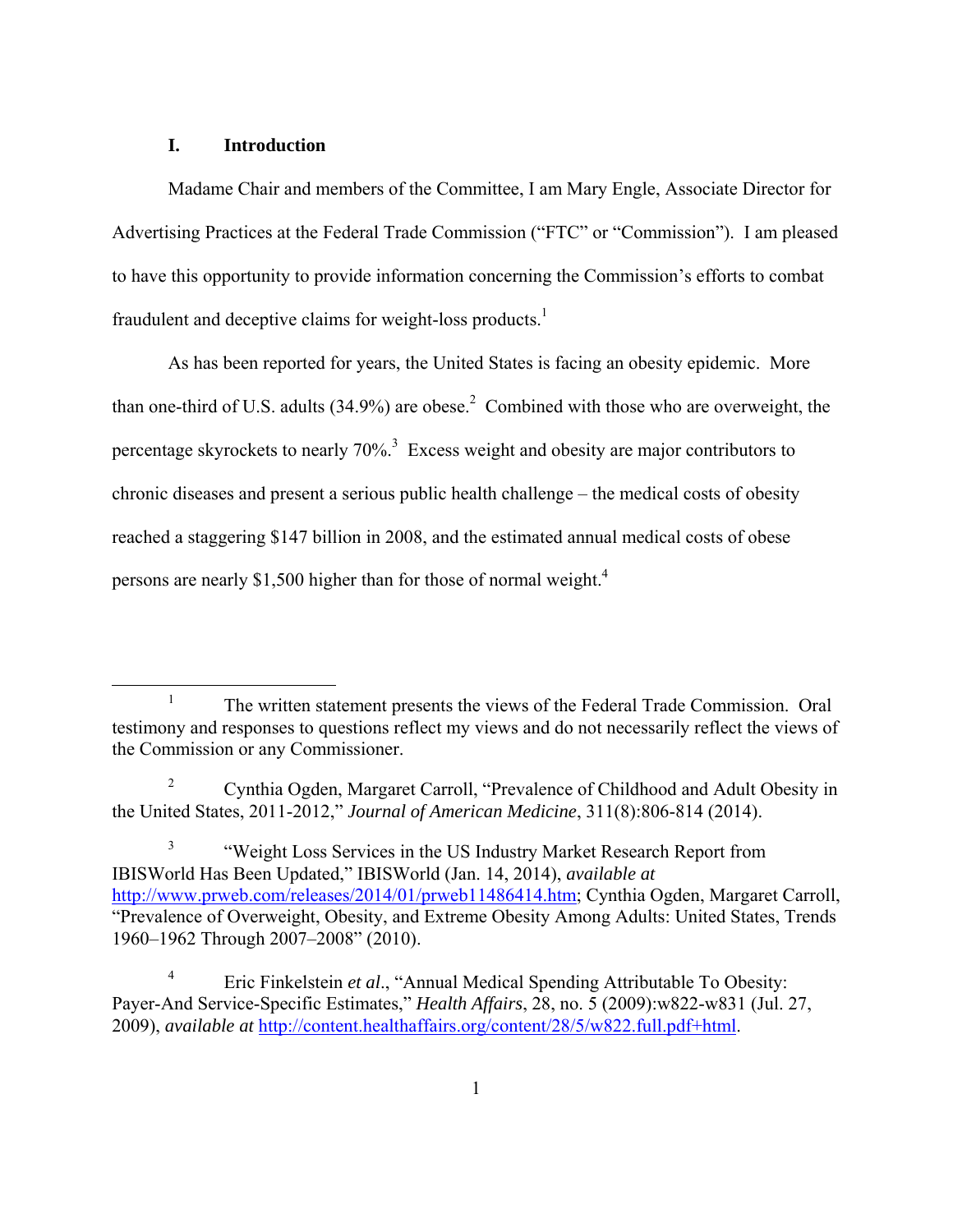Last year, Americans were expected to spend \$2.4 billion on weight-loss services, $5$  and this figure is predicted to rise to \$2.7 billion by  $2018<sup>6</sup>$  Where there is strong consumer interest, unfortunately fraud often follows. In our 2011 survey of consumer fraud, the FTC reported that more consumers were victims of fraudulent weight-loss products than of any of the other specific frauds covered by the survey.<sup>7</sup>

Scientists agree that the foundation of healthy, successful weight loss is to eat a healthful, calorie-controlled diet and to increase physical activity.<sup>8</sup> They also agree that even proven medications for weight loss should only be prescribed as an adjunct to lifestyle changes in order

7 FED. TRADE COMM'N STAFF REPORT, CONSUMER FRAUD IN THE UNITED STATES, 2011: THE THIRD FTC SURVEY (2013), at 17, *available at* http://www.ftc.gov/sites/default/files/documents/reports/consumer-fraud-united-states-2011 third-ftc-survey/130419fraudsurvey\_0.pdf.

8 *See* Mayo Clinic Staff, "Weight Loss: Strategies for Success (Make your weightloss goals a reality. Follow these proven strategies)" (Feb. 26, 2014), *available at*  http://www.mayoclinic.org/healthy-living/weight-loss/in-depth/weight-loss/art-20047752 ("Hundreds of fad diets, weight-loss programs and outright scams promise quick and easy weight loss. However, the foundation of successful weight loss remains a healthy, caloriecontrolled diet combined with exercise. For successful, long-term weight loss, you must make permanent changes in your lifestyle and health habits"); *see also* 2013 AHA/ACC/TOS Guideline for the Management of Overweight and Obesity in Adults: A Report of the American College of Cardiology/American Heart Association Task Force on Practice Guidelines and The Obesity Society (Nov. 12, 2013) (Accepted Article), at 20, Box 9, *available at* http://onlinelibrary.wiley.com/doi/10.1002/oby.20660/pdf ("Recommended methods for weight loss: Weight loss requires creating an energy deficit through caloric restriction, physical activity, or both. An energy deficit of ≥500 kcal/day typically may be achieved with dietary intake of 1,200 to 1,500 kcal/day for women and 1,500 to 1,800 kcal/day for men").

 $rac{1}{5}$  "Weight Loss Services in the US Industry Market Research Report From IBISWorld Has Been Updated," IBISWorld (July 22, 2013), *available at*  http://www.prweb.com/releases/2013/7/prweb10948232.htm.

<sup>6</sup> *Id.*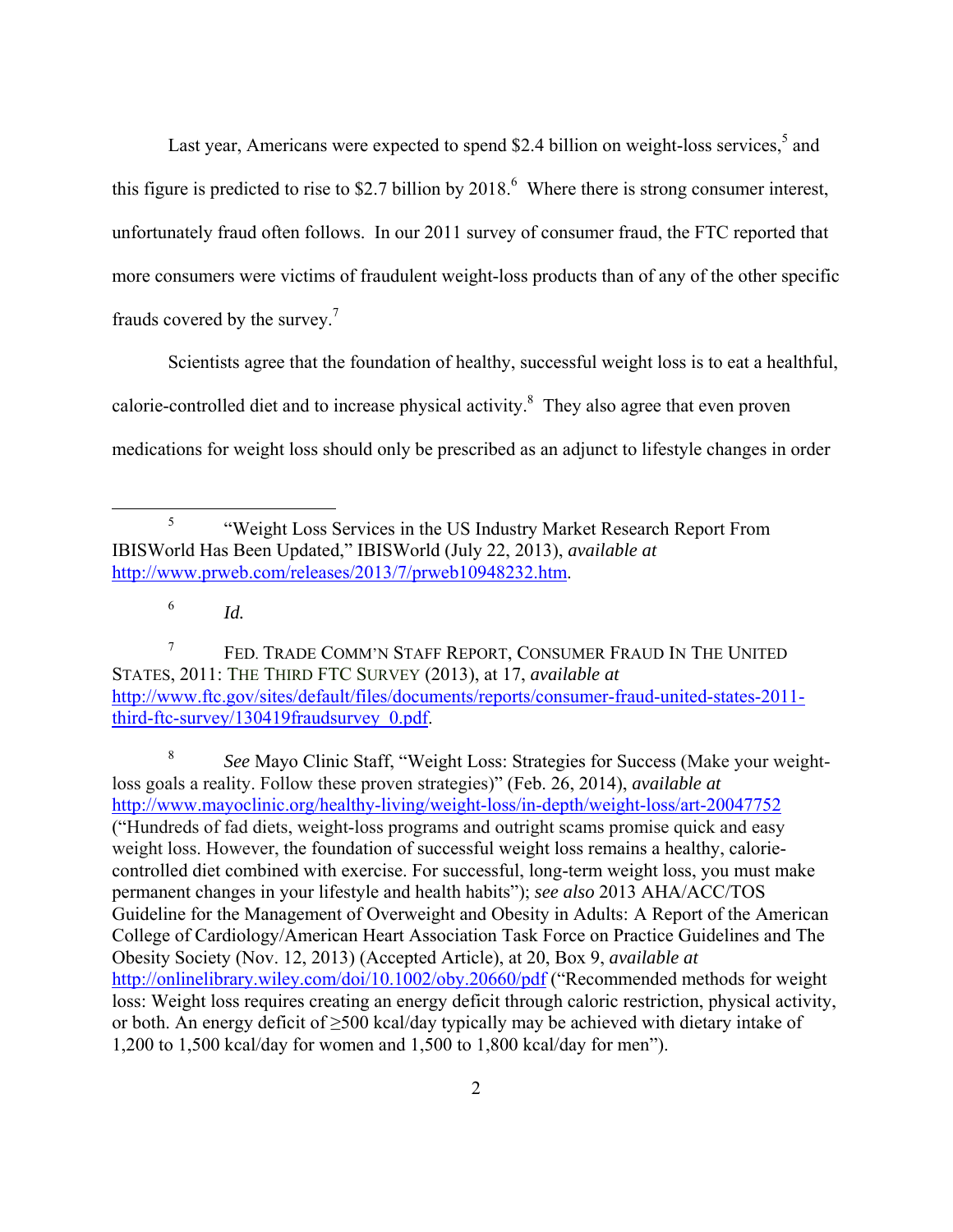help certain patients adhere more consistently to a lower calorie diet.<sup>9</sup> Despite the continuing boom in the weight-loss industry, there exists very little scientific evidence that pills or supplements alone will cause sustained, meaningful weight loss. Moreover, the promise of fast or easy weight loss without changes to diet and lifestyle is especially pernicious because it may deter consumers from making the tough but necessary changes that are known to work.

Today I will provide an overview of the Commission's multi-faceted program aimed at combating fraud and deception in the weight-loss industry. I will first speak about the Commission's law enforcement program, then will explain our media outreach efforts, and finally, will talk about the importance of consumer education.

You might be surprised to learn that the Commission filed its first weight-loss case back in 1927; since then, we have filed hundreds of cases challenging false and unproven weight-loss claims. As the Commission staff stated in its 2002 Weight Loss Report, there exists "a neverending quest for easy solutions."<sup>10</sup> The endless flood of unfounded claims being made in the weight-loss industry vividly illustrates the challenges we, and consumers, are up against.

Why, then, with such a long history of enforcement in this area, does weight-loss fraud persist? Unfortunately, there is no perfect answer. What we do know is that this is an area where consumers looking for a solution are particularly vulnerable to fraud; that there is an

 $\overline{a}$ 

 <sup>9</sup> <sup>9</sup> See 2013 AHA/ACC/TOS Guideline for the Management of Overweight and Obesity in Adults, *supra* note 8, at 21, Boxes 10-12.

<sup>&</sup>lt;sup>10</sup> FED. TRADE COMM'N STAFF REPORT, WEIGHT-LOSS ADVERTISING: AN ANALYSIS OF CURRENT TRENDS (2002), *available at* http://www.ftc.gov/news-events/pressreleases/2002/09/ftc-releases-report-weight-loss-advertising.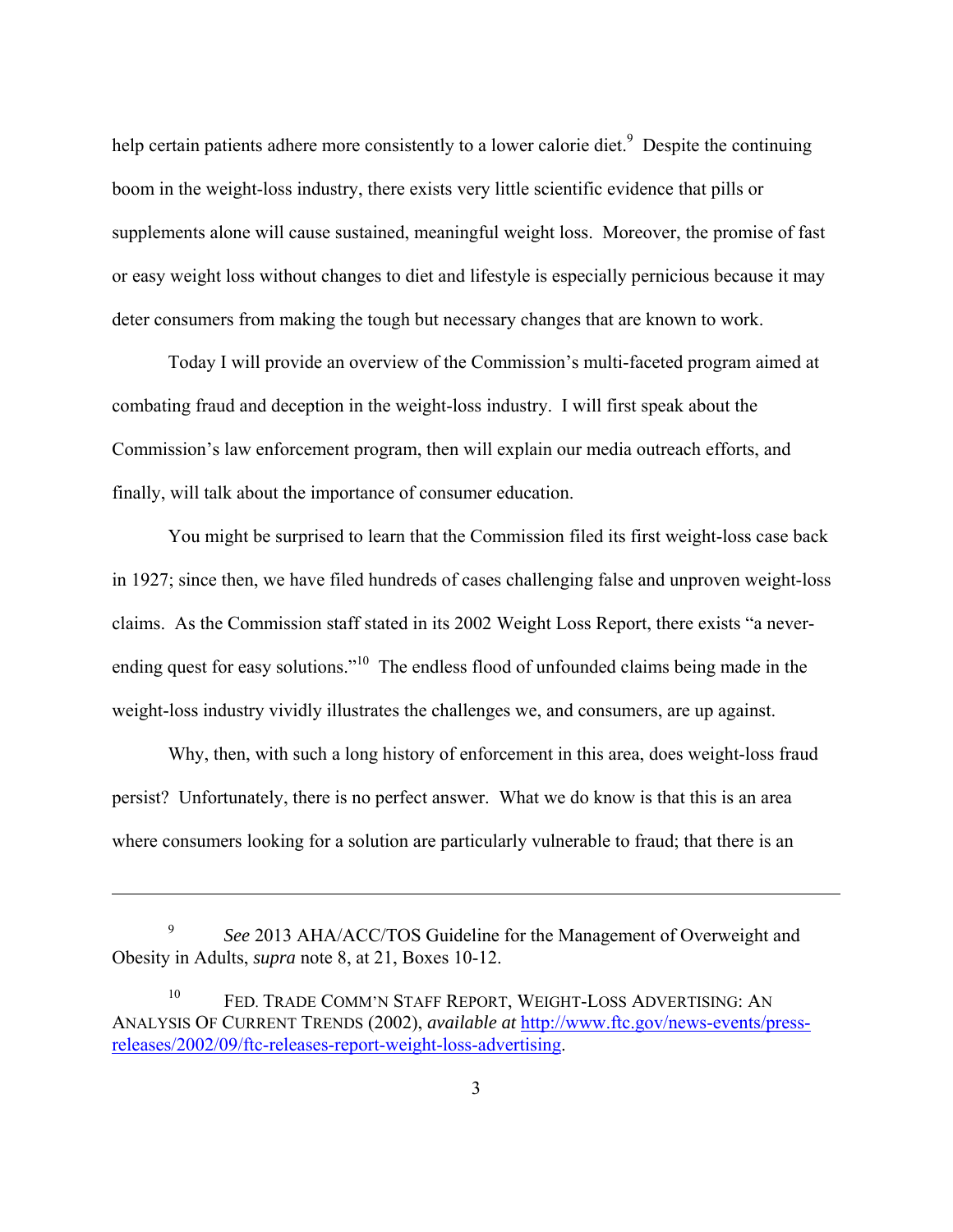enormous amount of money to be made in the diet industry; and that people intent on committing fraud will gravitate toward where the money is. $^{11}$  While we might never eliminate weight-loss fraud, we will continue our efforts to pursue the perpetrators, to work with the media to help prevent fraudulent ads from airing, and to educate consumers on avoiding weight-loss scams.

## **II. The FTC's Weight-Loss Fraud Prevention Program**

In the past ten years, the Commission has brought 82 law enforcement actions challenging false or unsubstantiated claims about the efficacy of a wide variety of weight-loss products and services. Since 2010 alone, the Commission has collected nearly \$107 million in consumer restitution for deceptive weight-loss claims, and one weight-loss company paid a civil penalty of \$3.7 million for violations of a prior Commission order.<sup>12</sup>

Our recent cases highlight how the agency has focused its enforcement priorities on large national advertising campaigns for a range of weight-loss products with unproven benefits. "Operation Failed Resolution," announced in January, targeted the newest weight-loss fads with popular ingredients – food additives, human hormones, skin creams, and acai berries.<sup>13</sup>

 $\overline{a}$ 

<sup>11</sup> *See* Frank Bruni, "Diet Lures and Diet Lies" *The New York Times* (May 26, 2014), *available at* http://www.nytimes.com/2014/05/27/opinion/bruni-diet-lures-and-dietlies.html?  $r=0$ . ("Enhanced education and growing sophistication haven't done away with fads. There's still too much favor to be curried and money to be made by trumpeting them.").

<sup>12</sup> *U.S. v. Jason Pharmaceuticals*, No. 12-1476 (D.D.C., filed Sept. 7, 2012).

<sup>13</sup> *See* Fed. Trade Comm'n Press Release, *Sensa and Three Other Marketers of Fad Weight-Loss Products Settle FTC Charges in Crackdown on Deceptive Advertising: Sensa to Pay \$26.5 Million for Consumer Refunds* (Jan. 7, 2014), http://www.ftc.gov/news-events/pressreleases/2014/01/sensa-three-other-marketers-fad-weight-loss-products-settle-ftc.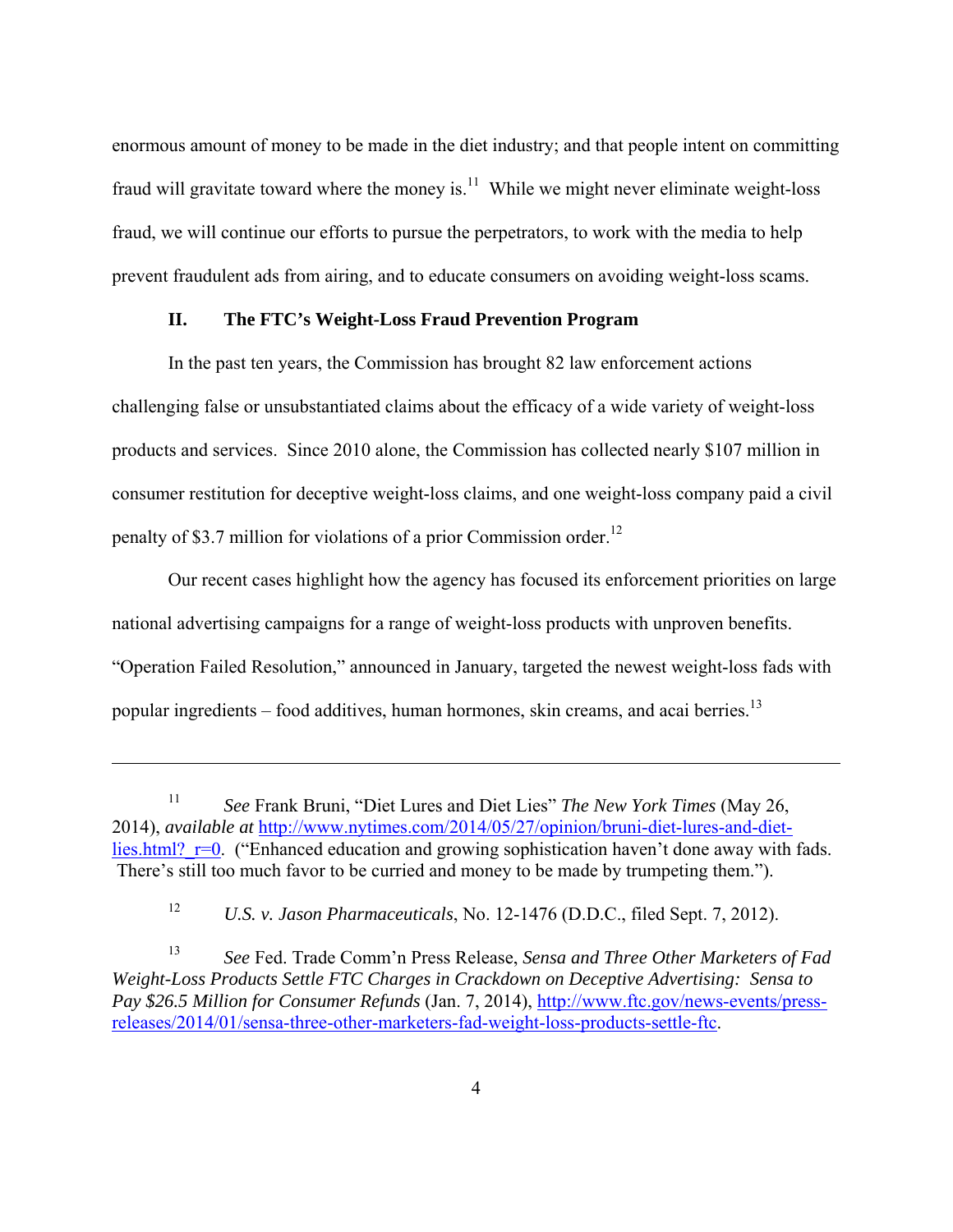In our case against Sensa Products, consumers were catchily urged to "shake their Sensa" and lose 30, 40, 90 pounds or more without dieting or exercise.<sup>14</sup> We alleged that the defendants' powdered food additive, available in twelve flavors, was deceptively advertised to enhance food's smell and taste, making users feel full faster so they eat less and lose weight. Our consent order required Sensa to pay \$26.5 million in redress; this money will be returned to consumers. The settlement also bars the defendants from making weight-loss claims about dietary supplements, foods, or drugs unless they have well-controlled human clinical studies supporting the claims, and it requires them to disclose any material connections with product endorsers or anyone participating in or conducting a study of such products.

The FTC's case against L'Occitane arose from that company's marketing of the Almond Beautiful Shape and Almond Shaping Delight creams, which it touted as having body slimming capabilities that could trim inches in weeks.<sup>15</sup> The Commission's settlement with L'Occitane bars the company from claiming that any product applied to the skin causes substantial weight or fat loss or a substantial reduction in body size, and also requires well-controlled human clinical studies for claims that drugs or cosmetics cause such results. L'Occitane paid \$450,000 in consumer redress as part of its settlement with the FTC.

<sup>14</sup> *FTC v. Sensa Products LLC, No.* 14-cv-72 (N.D. Ill., filed Jan. 7, 2014).

<sup>15</sup> *L'Occitane, Inc.*, FTC Dkt. No. C-4445 (Mar. 27, 2014), *available at*  http://www.ftc.gov/system/files/documents/cases/140408loccitanedo.pdf.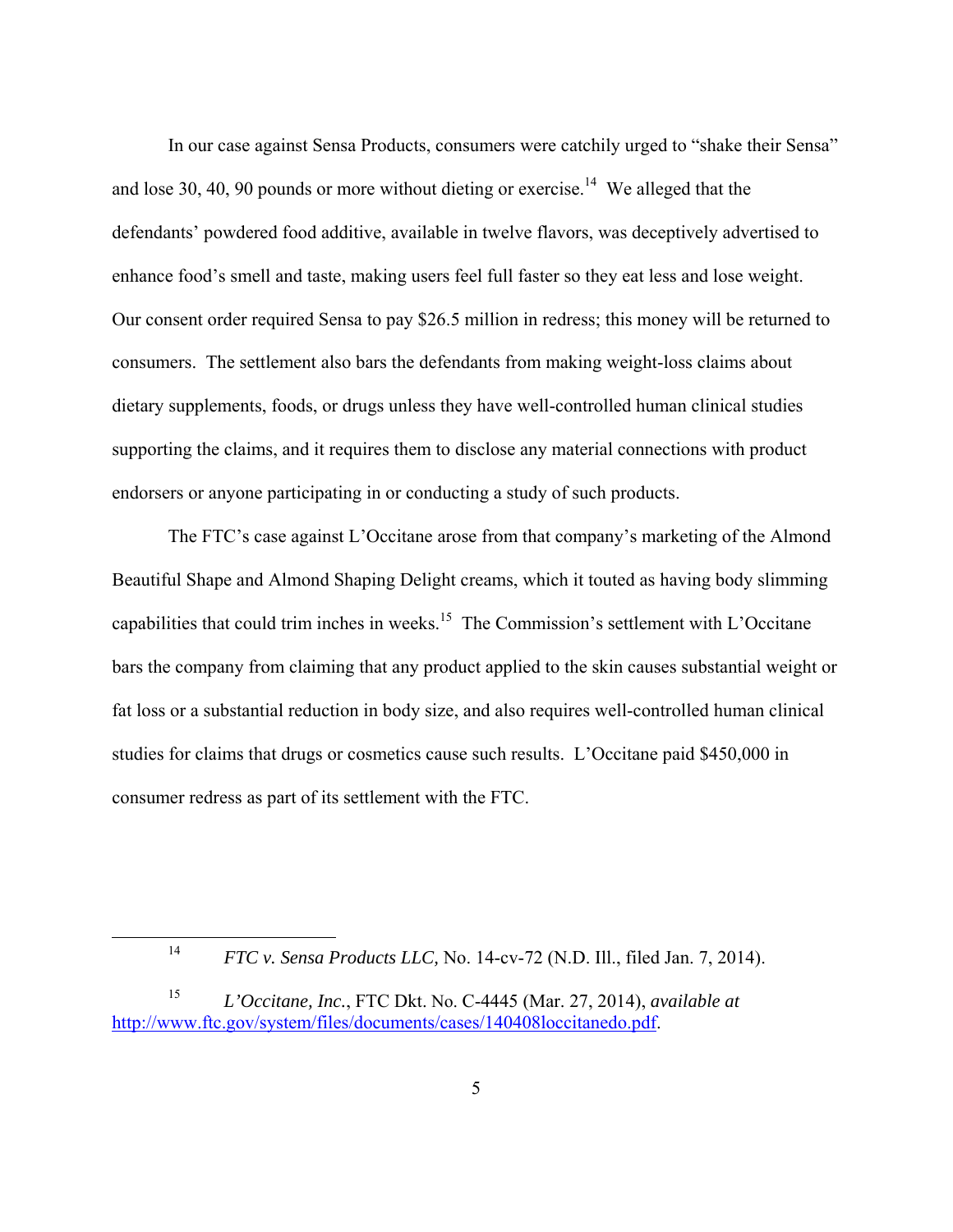The Commission also filed a case against HCG Diet Direct in connection with its sale of liquid homeopathic drops, which contain a diluted form of hCG, a hormone produced by the human placenta.<sup>16</sup> Users were told they could lose up to one pound a day by placing the drops under their tongues before meals and adhering to a very low calorie diet. The Commission's consent order with HCG Diet Direct requires well-controlled human clinical studies; bars the defendants from representing that a product is FDA-approved when it is not, and from failing to disclose any material connections endorsers might have to the defendants; and imposes a \$3.2 million judgment.<sup>17</sup>

The Commission currently remains in active litigation against a number of other defendants hawking miracle weight-loss products. $18$ 

The Commission has noted several disturbing developments with respect to weight-loss advertising. First is the reliance on proprietary studies using erroneous or fabricated data. In

<sup>16</sup> *FTC v. HCG Diet Direct LLC*, No. 14-cv-00015-NVW (D. Ariz., filed Jan. 6, 2014).

<sup>17</sup> The FTC's case against HCG Diet Direct followed on a set of warning letters the agency staff co-issued in 2011 with staff of the Food and Drug Administration ("FDA") to marketers of homeopathic hCG weight loss products. The letters warned that the marketers were making unapproved new drug claims in violation of the Federal Food, Drug, and Cosmetic Act, and unsubstantiated claims in violation of the FTC Act. They also stated that the hCG products are misbranded prescription drugs. *See* sample warning letter from Mary K. Engle, Associate Director for Advertising Practices (FTC), and Ilisa B.G. Bernstein, Acting Director, Office of Compliance, Center for Drug Evaluation and Research (FDA) (Nov. 28, 2011), *available at*  http://www.ftc.gov/sites/default/files/documents/public statements/joint-fda/ftc-warning-letterconcerning-product-labeling-human-chrorionic-gonadotropin-hcg-drugs/ucm281528.pdf*.* 

18 *FTC v. HCG Platinum*, No. 13-cv-02215-HRH (D. Ariz., filed Oct. 30, 2013); *FTC v. LeanSpa LLC,* 3:11-cv-01715-JCH (D. Conn., filed Nov. 7, 2011).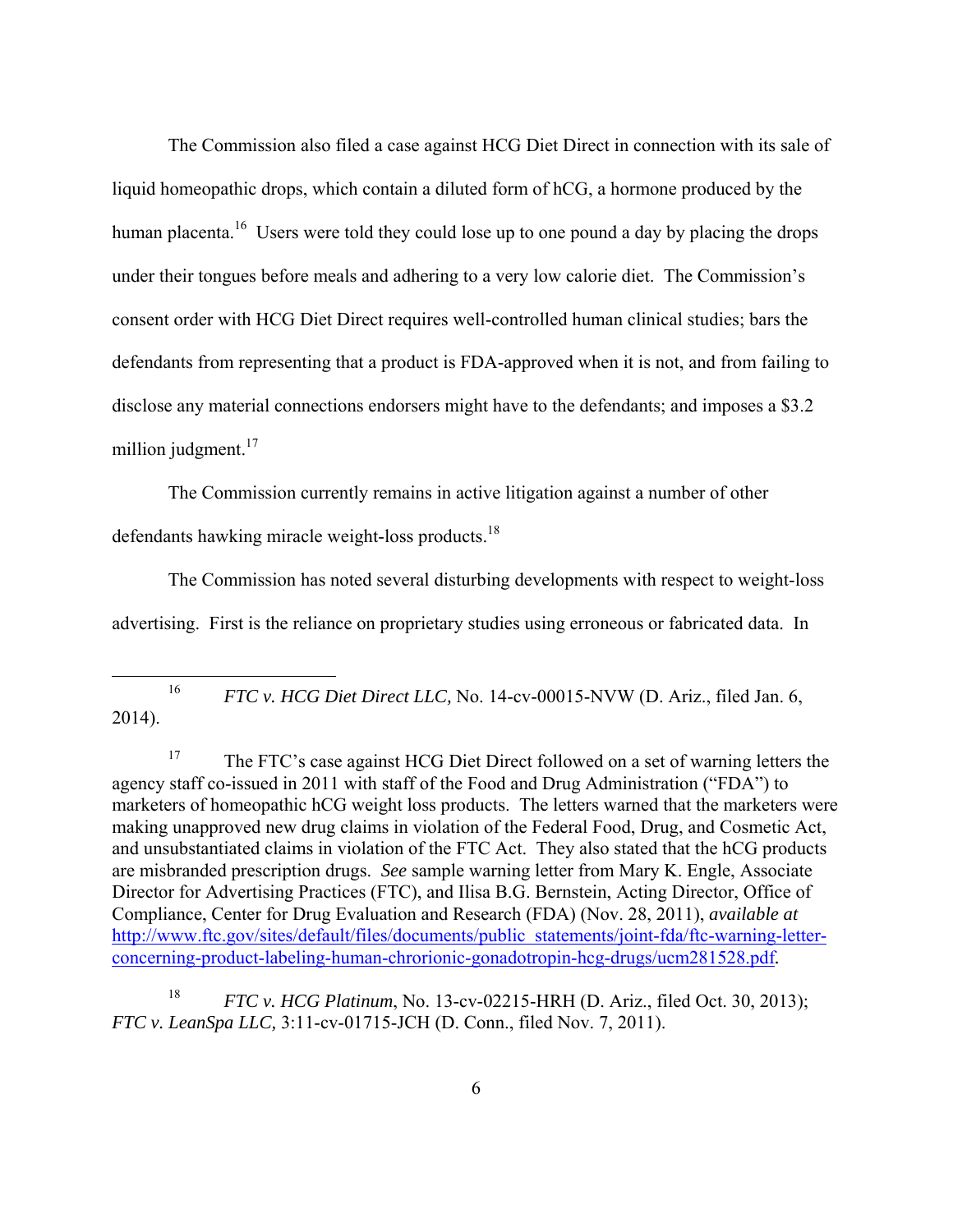response to our requests for scientific substantiation, companies usually will submit write-ups of human clinical studies, sometimes published in peer-reviewed journals. While these studies may appear facially plausible, in a number of cases, we have discovered serious flaws, or worse, outright fabrications once we obtain the underlying data.<sup>19</sup> In the Sensa case for example, the Commission alleged, among other irregularities, that Sensa's purportedly randomized control trial was not, in fact, randomized; that it included duplicate subjects; and that, on multiple occasions, the research firm Sensa hired sent results to the corporate defendants before the test subjects weighed-in. These flaws are not isolated to Sensa. In other cases, our examination of the underlying data has revealed altered, incomplete, or falsely-reported data.<sup>20</sup> It goes without saying that these kinds of practices add a layer of complexity to the FTC's weight-loss investigations.

Another distressing trend is marketers taking advantage of weight-loss fad ingredients that are propelled to popularity through exposure in mainstream media supported by trusted spokespeople. For instance, within weeks of an April 2012 *Dr. Oz Show* touting green coffee bean extract as a miracle fat burning pill that works for everyone, the marketers of the Pure Green Coffee dietary supplement took to the Internet making overblown claims – like "lose

<sup>&</sup>lt;sup>19</sup> The staff's ability to obtain raw data may be hampered when such research has been conducted in a foreign jurisdiction.

<sup>20</sup> *See, e.g., FTC v. Skechers U.S.A.*, No. 1:12-cv-01214 (N.D. Ohio, filed May 16, 2012) (FTC complaint alleging that two of the four studies of the defendant's toning footwear were conducted by a chiropractor who was married to a senior vice president of marketing at Skechers; that one of the studies included spouses and parents of its co-authors as test subjects; and that some subjects who gained weight or increased their body fat percentage were reported as having lost weight or reduced their body fat percentage).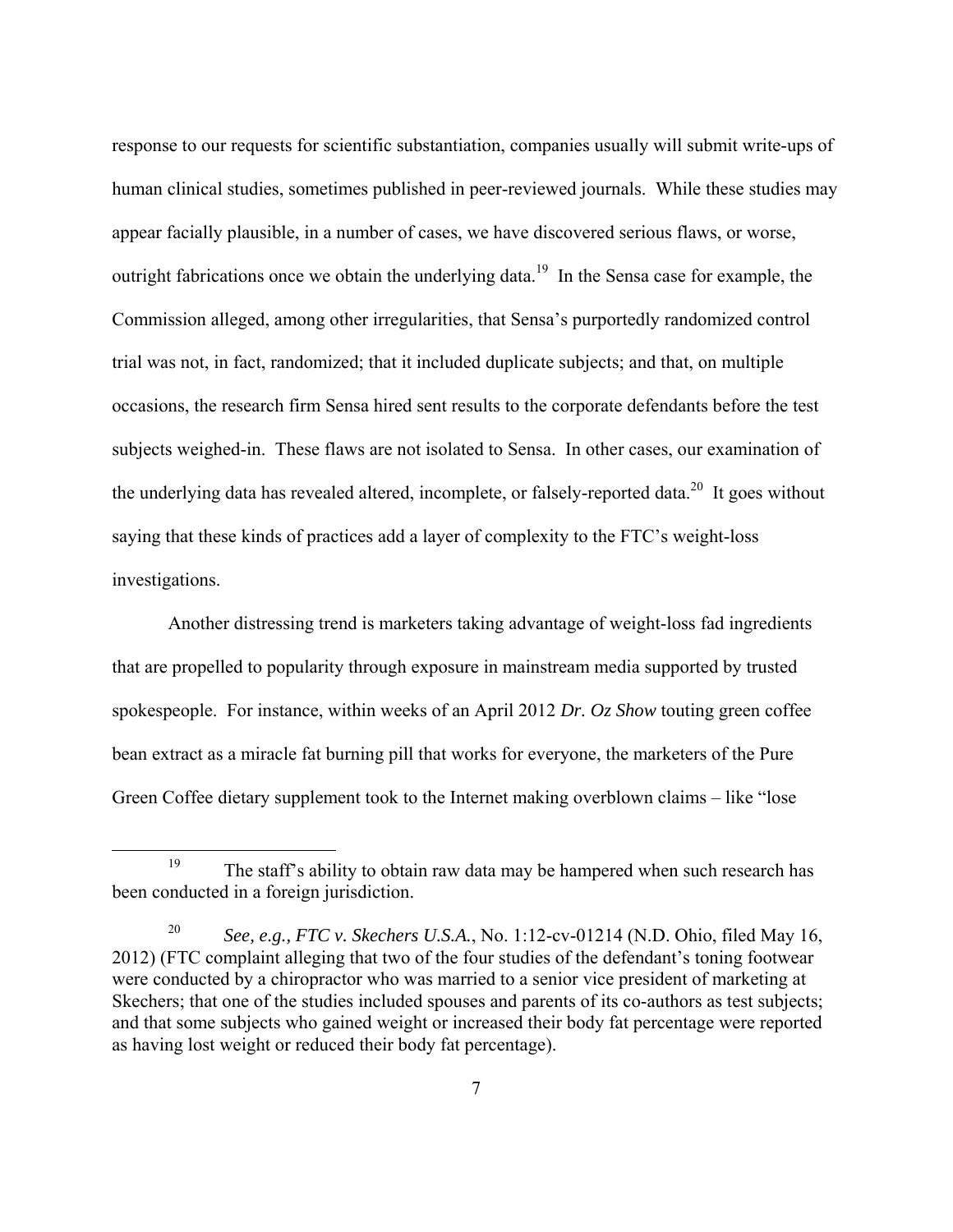twenty pounds in four weeks" and "lose twenty pounds and two to four inches of belly fat in two to three months" – for their dietary supplement. The FTC investigated, and last month, filed suit.<sup>21</sup> The complaint alleges that the defendants deceptively promoted Pure Green Coffee through their website featuring footage from *The Dr. Oz Show,* supposed consumer endorsements, and purported clinical proof that dieters could lose weight rapidly without changing their diet or exercise regimens. We also allege that the defendants made deceptive claims on websites they set up to look like legitimate news sites and blogs, and on other "fake news" sites run by affiliate marketers whom they paid to advertise the Pure Green Coffee product. In all, the defendants are alleged to have sold more than 536,000 bottles of Pure Green Coffee since May 2012.

#### **III. The Commission's Media Screening Guidance on Weight-Loss Claims**

When consumers see products and ingredients marketed in sophisticated ways on respected media outlets and praised by people they trust, it can be difficult for them to listen to their internal voices telling them to beware. That is why we have long sought the partnership of the media to screen deceptive diet ads before they run. The FTC's recently-issued "Gut Check" reference guide advises media outlets on seven weight-loss claims that experts say simply cannot

 $\overline{a}$ 

<sup>21</sup> *FTC v. NPB Advertising, Inc.*, No. 14-cv-01155-SDM-TGW (M.D. Fla., filed May 15, 2014).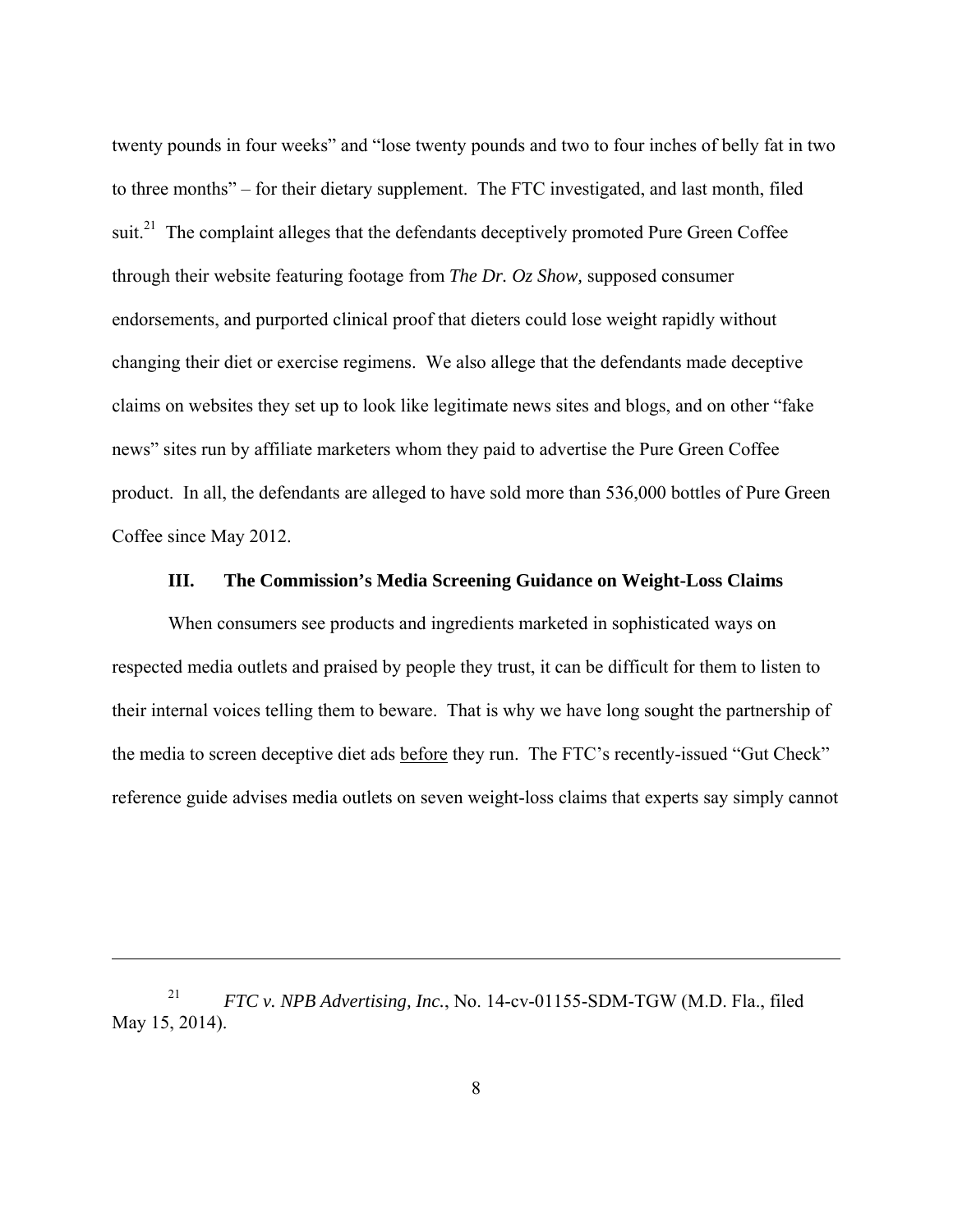be true and that media outlets should think twice about running.<sup>22</sup> FTC staff sent this guidance document to major publishers, media outlets, trade associations, and broadcasters asking them for their help in protecting consumers (and their own reputation for accuracy) by serving as a front-line defense, halting false claims before they are published or aired – and before consumers risk their money and perhaps even their health on a worthless product.<sup>23</sup> This is not the first time

 $\overline{a}$ 

- (1) causes weight loss of two pounds or more a week for a month or more without dieting or exercise;
- (2) causes substantial weight loss no matter what or how much the consumer eats;
- (3) causes permanent weight loss even after the consumer stops using the product;
- (4) blocks the absorption of fat or calories to enable consumers to lose substantial weight;
- (5) safely enables consumers to lose more than three pounds per week for more than four weeks;
- (6) causes substantial weight loss for all users; or
- (7) causes substantial weight loss by wearing a product on the body or rubbing it into the skin.

The guidance is not intended to apply to prescription drugs, meal replacement products, lowcalorie foods, surgery, hypnosis, special diets, or exercise equipment. *See Gut Check: A Reference Guide for Media on Spotting False Weight Loss Claims* (Jan. 7, 2014), *available at* http://www.business.ftc.gov/documents/0492-gut-check-reference-guide-media-spotting-falseweight-loss-claims.

23 *See* model letter from Jessica Rich, Director, Bureau of Consumer Protection, to media outlets, *available at* http://www.ftc.gov/sites/default/files/attachments/press-releases/ftc-

<sup>&</sup>lt;sup>22</sup> The Gut Check guidance identifies the following seven false claims for dietary supplements, herbal remedies, over-the-counter drugs, patches, creams, wraps, and similar products: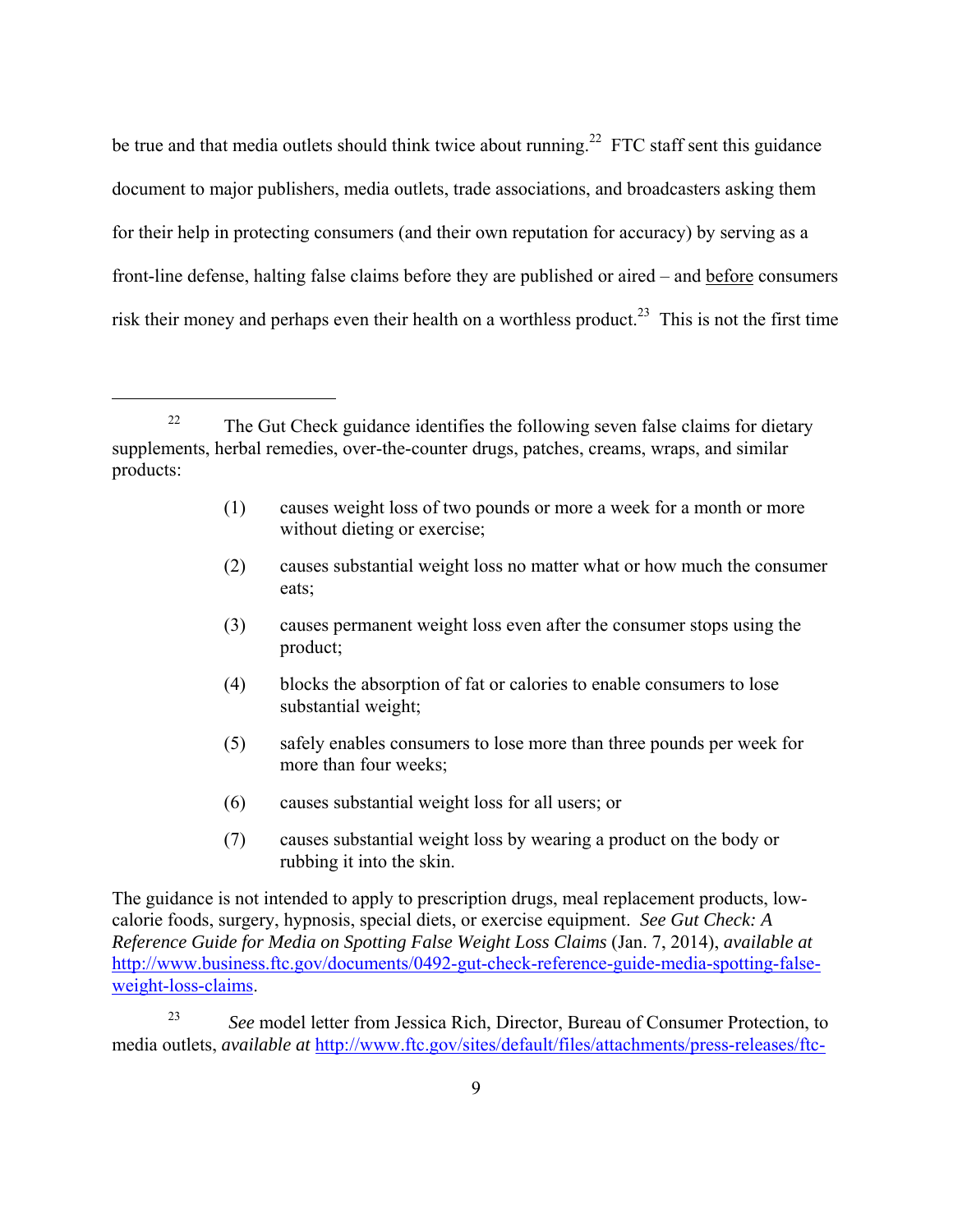the FTC has issued such media advice, $24$  and it likely will not be the last. Media response to our past initiatives has been positive and based on our experience, we expect that this effort will be successful in keeping many facially false weight-loss claims out of mainstream media.<sup>25</sup> As we have in the past,  $26$  we will follow up with media outlets (including television, print, and satellite radio) engaged in a pattern of running problematic weight-loss ads.

has-updated-guidance-media-outlets-spotting-false-weight-loss-claimsadvertising/140107gutcheckletter.pdf.

 $\overline{a}$ 

24 *See* Fed. Trade Comm'n, *Screening Advertisements: A Guide for The Media* (Dec. 2006), *available at* http://www.business.ftc.gov/documents/bus36-screening-advertisementsguide-media; Fed. Trade Comm'n, *Red Flag: Bogus Weight Loss Claims* (Dec. 9, 2003), *available at* http://www.ftc.gov/news-events/press-releases/2003/12/ftc-releases-guidancemedia-false-weight-loss-claims.

 $25$  The Commission's earlier media screening initiative effort resulted in the number of obviously false weight-loss claims in television, radio, and print advertisements for dietary supplements, topical creams, and diet patches dropping from almost 50 percent in 2001 to 15 percent in 2004. *See* Fed. Trade Comm'n Press Release, *FTC Releases Result of Weight-Loss Advertising Survey* (Apr. 11, 2005), http://www.ftc.gov/news-events/press-releases/2005/04/ftcreleases-result-weight-loss-advertising-survey. Recent monitoring suggests that this trend is continuing. It should be noted, however, that even though an advertisement does not contain an obviously false claim, it still may be deceptive for other reasons, such as for lack of substantiation for the core efficacy claim.

26 26 *See* letter from Mary K. Engle, Associate Director for Advertising Practices (FTC), to Stacey Anne Mahoney (counsel for News America Marketing FSI, LLC) (Oct. 3, 2008), *available at* http://www.ftc.gov/sites/default/files/documents/closing letters/newsamerica-marketing-fsi-llc/081003newsamericaclosing.pdf; letter from Mary K. Engle, Associate Director for Advertising Practices (FTC), to Nicholas R. Koberstein (counsel for Valassis Communications, Inc.) (Nov. 14, 2006), *available at*  http://www.ftc.gov/sites/default/files/documents/closing letters/valassis-communicationsinc./061114valassisclosingletter.pdf.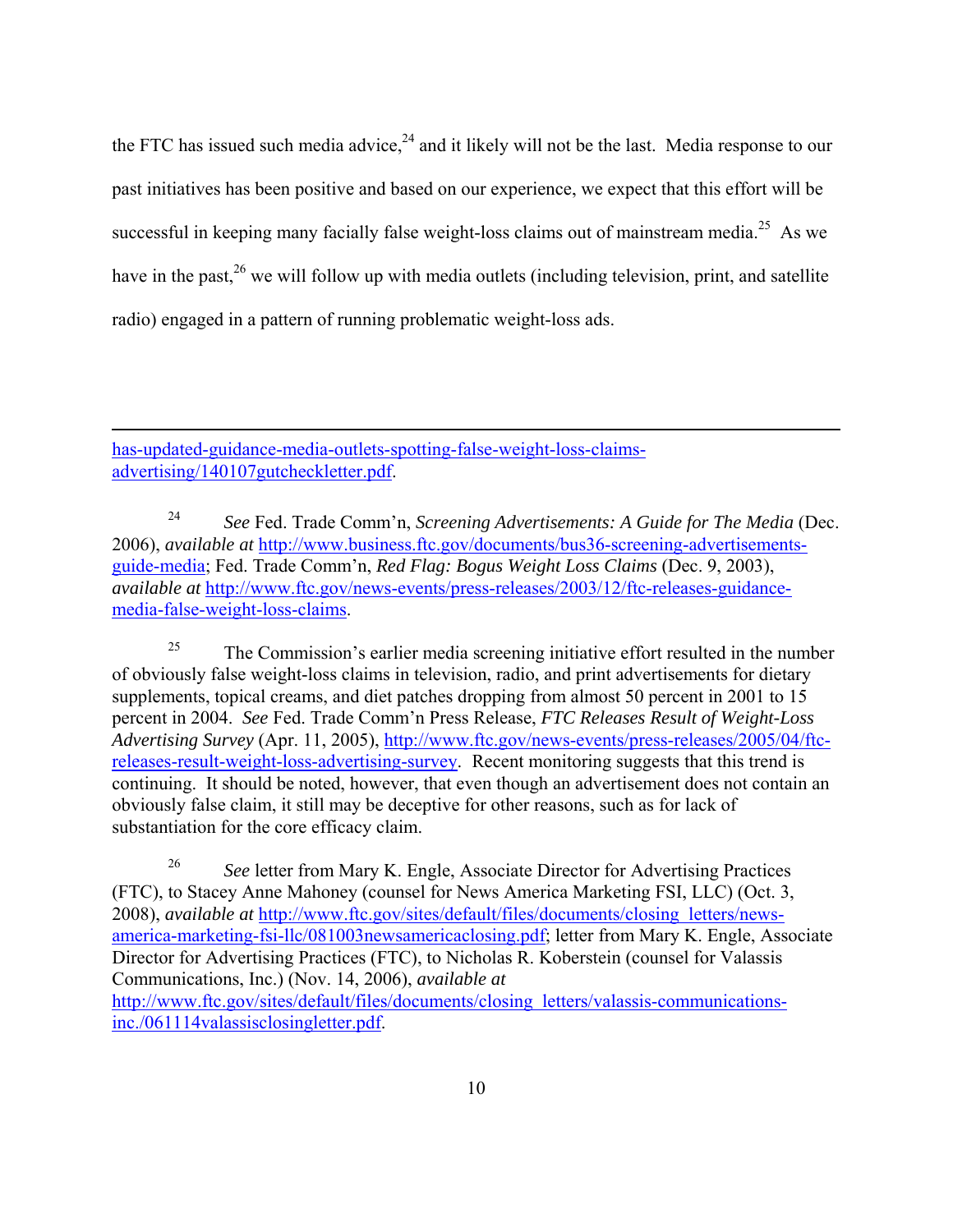### **IV. Consumer Education Initiatives**

 $\overline{a}$ 

The FTC seeks to educate consumers as well. The best protection against weight-loss fraud is a savvy consumer, so the Commission continually looks for new ways to reach consumers with messages about how to avoid falling victim to a diet scam. We have issued a number of consumer education brochures, articles, and blog posts that hammer home the message that the only thing consumers will lose is money if they fall for ads promising dramatic weight loss without diet or exercise.<sup>27</sup> The Commission also has created teaser websites designed to reach people who are surfing online for weight-loss products.<sup>28</sup> And today, we are launching a new consumer quiz – the FTC Weight Loss Challenge – to help consumers identify weight-loss fraud. This interactive quiz is designed to help consumers think critically about

27 *See, e.g*., "Putting the Squeeze on Bogus Weight Loss Products" (Jan. 7, 2014), *available at* http://www.consumer.ftc.gov/blog/putting-squeeze-bogus-weight-loss-products; "What's a Healthy Weight Loss Plan?" (Nov. 5, 2013), *available at* http://www.consumer.ftc.gov/blog/whats-healthy-weight-loss-plan; "New Year's Resolution: Don't Buy Into Diet Ads" (Jan. 8, 2013), *available at* http://www.consumer.ftc.gov/blog/newyears-resolution-dont-buy-diet-ads; "Weighing the Claims in Diet Ads" (Jul. 2012), *available at* http://www.consumer.ftc.gov/articles/0061-weighing-claims-diet-ads; "Weight Loss Promises: Health Information for Older People" (Oct. 2008), *available at* http://www.consumer.ftc.gov/articles/0317-weight-loss-promises-health-information-olderpeople.

<sup>&</sup>lt;sup>28</sup> At first glance, the Commission's "FatFoe" teaser site appears to advertise a new product, "FatFoe," that falsely guarantees fast, easy weight loss for all users, with no diet or exercise necessary to lose up to 10 pounds per week permanently. *See*  http://www.wemarket4u.net/fatfoe/index.html*.* However, when consumers try to order FatFoe, they learn the ad is a warning from the FTC about diet scams. *See*  http://www.wemarket4u.net/fatfoe/results.htm.